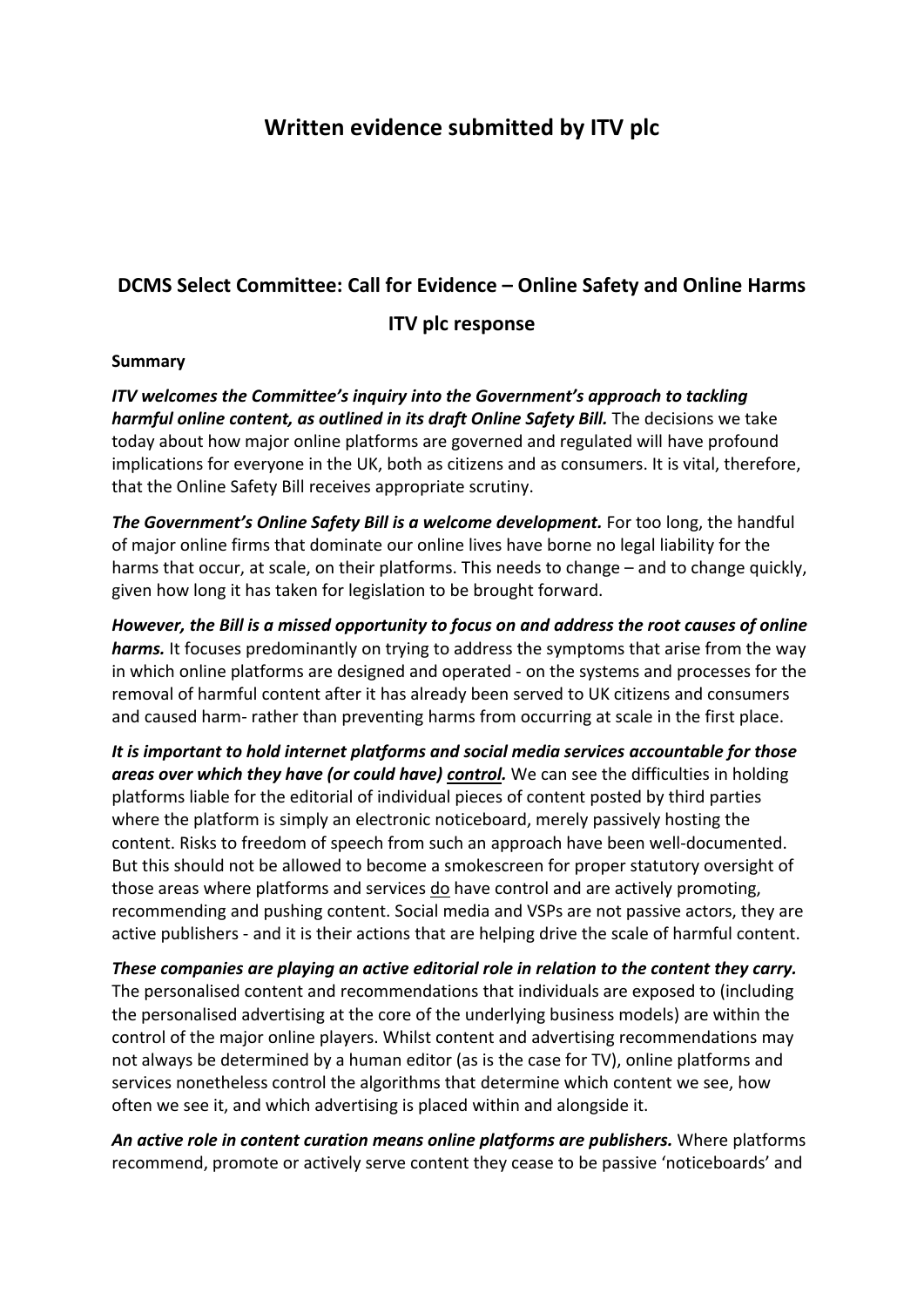become publishers. When taking third-party content and deciding who should see it, where they see it, how often, and alongside what advertising, they do have control of that content even if they did not create it. They are therefore no different to media players. Indeed, they promote their mass media platforms to advertisers in competition to other mass media platforms like television. Accordingly, they must be regulated appropriately, held responsible for the content they choose to curate with sanctions for non-compliance, just as other media players are.

*In light of this control, the Committee is right to ask whether the Bill focused enough on the ways tech companies could be encouraged to consider safety and/or the risk of harm in platform design and the systems and processes that they put in place.* In our view the Bill has not done enough to address the ways in which platform design is causing harms to occur, and is a key driver of the scale of the problem.

*Specifically, these businesses are incentivised to prioritise volume and frequency of viewing and engagement over the prevention of harms.* As a result of business models fundamentally driven by viewing and clicks, they are incentivised to increase the amount of time people spend with them and so the amount of advertising they can serve users. The algorithms at the core of these services are widely reported to be designed to put content in front of you that is as 'engaging' as possible, so rewarding the sensational, the salacious and, often, the untrue. Partially fixing a problem – by taking down such content as and when you become aware of it – is not enough if it is only there at such a scale in the first place because your business actively recommends it and financially rewards those who create it.

*The Committee asks whether there are key omissions to the draft Bill. In our view, the exclusion from the Bill of the advertising model that underpins these services is a crucial omission.* 80% of Google's parent company Alphabet's \$180 billion annual revenue, and 96% of Facebook's \$28 billion annual revenue is derived from advertising. Online advertising business models are integral drivers of the harms that are clearly occurring. Excluding oversight of online advertising from the regulatory model fundamentally undermines the effectiveness of the new regime, despite the obvious good intent. Until such services cease to profit from the harms they create, and the algorithms cease to drive traffic to harmful content, the harms will continue to happen at scale.

*The Committee asks how this could be practically addressed by the Bill without compromising rights such as freedom of expression.* ITV suggests that the Bill might be improved in two ways:

- 1. *Holding major online platforms to account for the impact of the ways they choose to design their platforms:* addressing the ways in which platform design incentivises the creation of harmful content, rewards the creation of ever-more-extreme content, funds online misinformation, recommends harmful content to users, and creates echo-chambers that prevent users from seeing such content for what it is.
- 2. *Making platforms liable for the harmful advertising they publish and profit from:* addressing the role of online advertising in funding misinformation and harmful content, and addressing online advertising that is harmful in and of itself (including financial scam advertising, antivax advertising, and anti-climate-change advertising).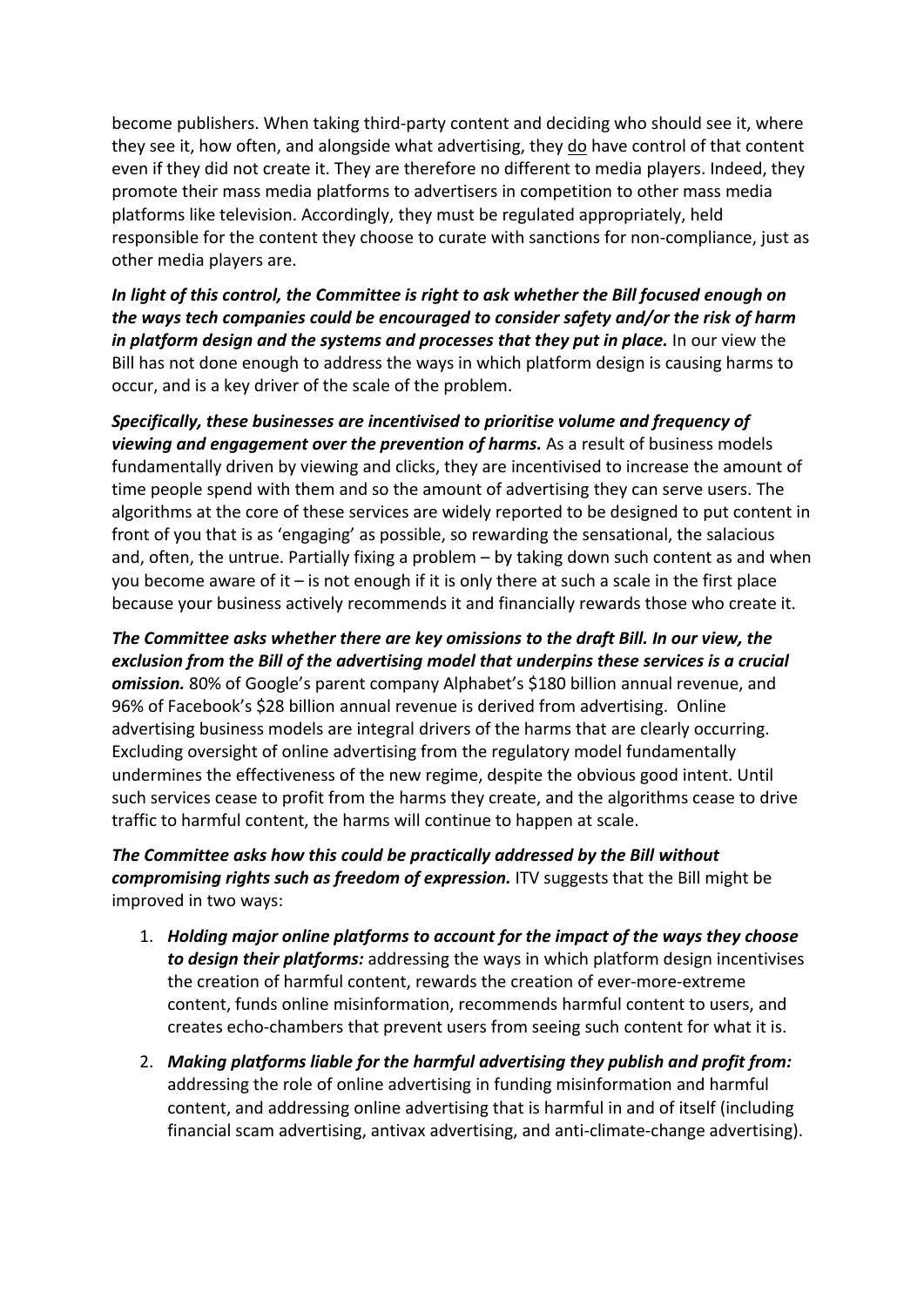*The success of the Bill depends heavily on whether such reform are implemented.* Absent requirements for online platforms to address these issues, the Online Safety Bill will forever play catch-up, trying to find and take down harmful content after the harms have occurred, at ever greater scale as platforms continue to grow.

*Platforms can afford to bear the cost of sensible and proportionate regulation.* Although some major online platforms appear to be threatening to pass the cost of regulation onto SMEs and so onto UK consumers, the CMA's finding that Google and Facebook are in a dominant position demonstrates that they are failing to internalise the negative externalities they are currently creating as a consequence of the way in which they do business. As the government noted in its response to the CMA's report on the digital advertising market:

"[the CMA's analysis] *shows that in the UK both Google and Facebook are consistently earning profits well above what is required to reward investors with a fair return. Google earned £1.7bn more profit in 2018 in the UK than the benchmark level of profits. For Facebook, the comparable figure for 2018 was £650million*."

It is unacceptable to suggest that we can have either a thriving advertising ecosystem accessible to SMEs or one which protects consumers, but not both.

We set out our thinking in more detail below in response to the Committee's questions.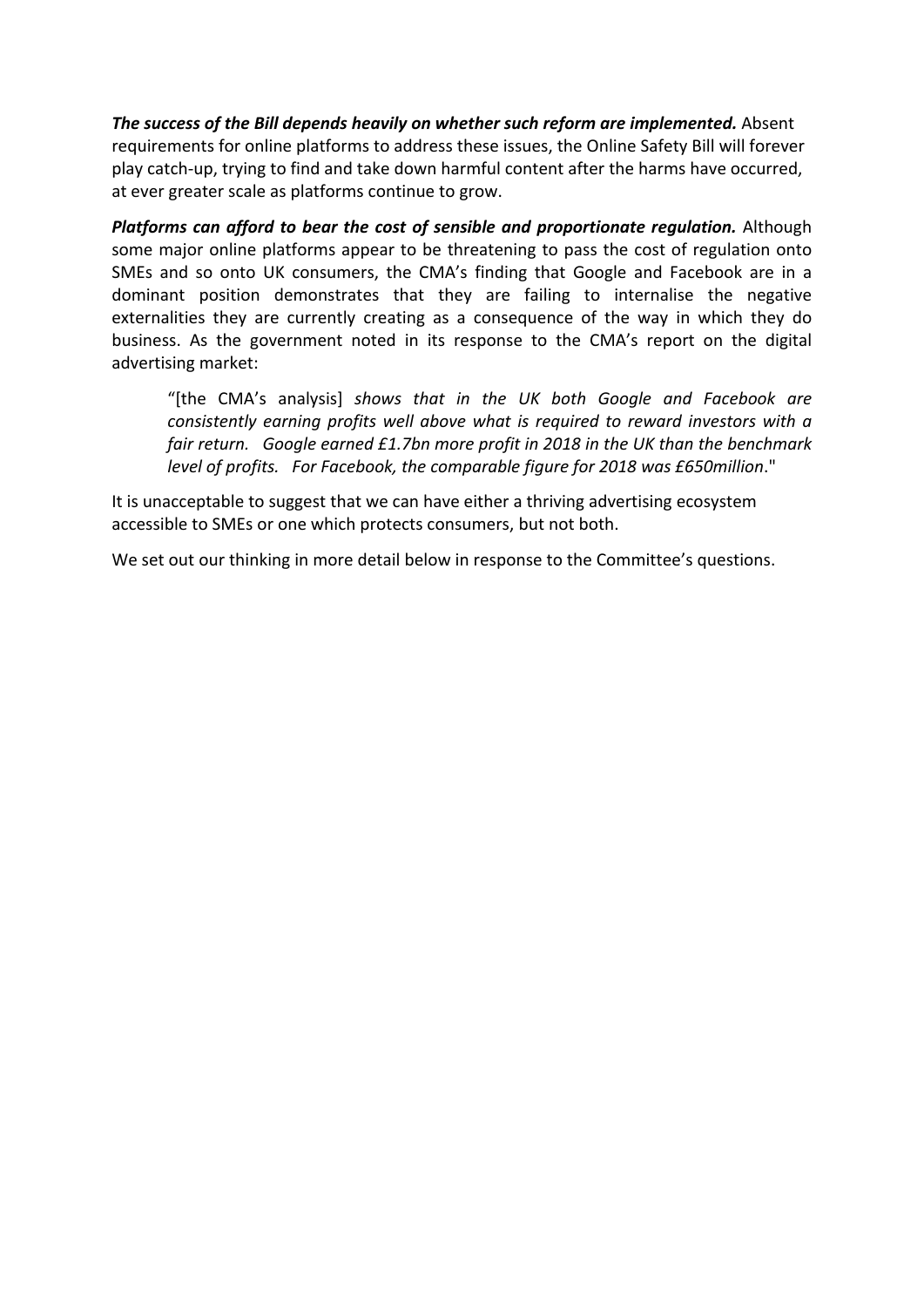#### **Responses to Committee questions**

Does the draft Bill focus enough on the ways tech companies could be encouraged to consider safety and/or the risk of harm in platform design and the systems and processes that they put in place?

#### Major online platforms and services exercise extensive control

Underlying many of the objections to the government's Bill is the suggestion that the major online operators somehow have no impact on, or control over, the content people see on their platforms and services. It is important to recognise that these firms are not the passive entities they portray themselves as, merely connecting people with each other, but are actively curating much of the content they host.

We accept that it continues to be important that there are open access platforms, offering spaces into which people can freely upload content to the internet and interact with friends, relatives and their local communities. But that passive role is no longer the model for the major online platforms.

Rather, they determine what we see, how often we see it, and they offer us near endless opportunities to consume content of their choosing based on our likes and dislikes, on our behaviours and purchasing decisions, on who we're friends with and who we engage with, on what 'people like us' enjoy watching. The problem, as one former YouTube engineer put it, is that

# "…*the AI isn't built to help you get what you want — it's built to get you addicted to YouTube*. 1"

As we set out above, this active editorial role means that they are publishers. Given this control they exercise, they should be held responsible for the content they actively serve just as other forms of media are. This is critical if the Bill is to be effective in tackling the harms it rightly seeks to address. Sweeping arguments against regulation based on the idea that it would somehow end freedom of speech<sup>2</sup> need to be resisted.

### Active curation by online platforms and services increases the potential for harm

Being exposed to the views of a single individual – just one amongst many different opinions – might well be unlikely to result in harm. We can see the risk to freedom of speech inherent in a regime intended to police each and every piece of user-generated content online in isolation.

But opposition to regulation based only on this perceived threat misses the role that online platforms and services actually do play: that of active content curation and amplification of message, much akin to other media. Whilst expressing one view to a handful of people near me might not pose much threat, presenting someone with 100 such views in quick succession when they are already susceptible to the message suddenly presents a far greater potential for harm. Giving individuals a platform to reach and influence millions without responsibility or consequence goes far beyond any ordinary concept of freedom of

<sup>1</sup> <https://thenextweb.com/google/2019/06/14/youtube-recommendations-toxic-algorithm-google-ai/>

<sup>2</sup> <https://www.cnet.com/news/facebook-says-its-trying-to-strike-a-balance-as-it-battles-misinformation/>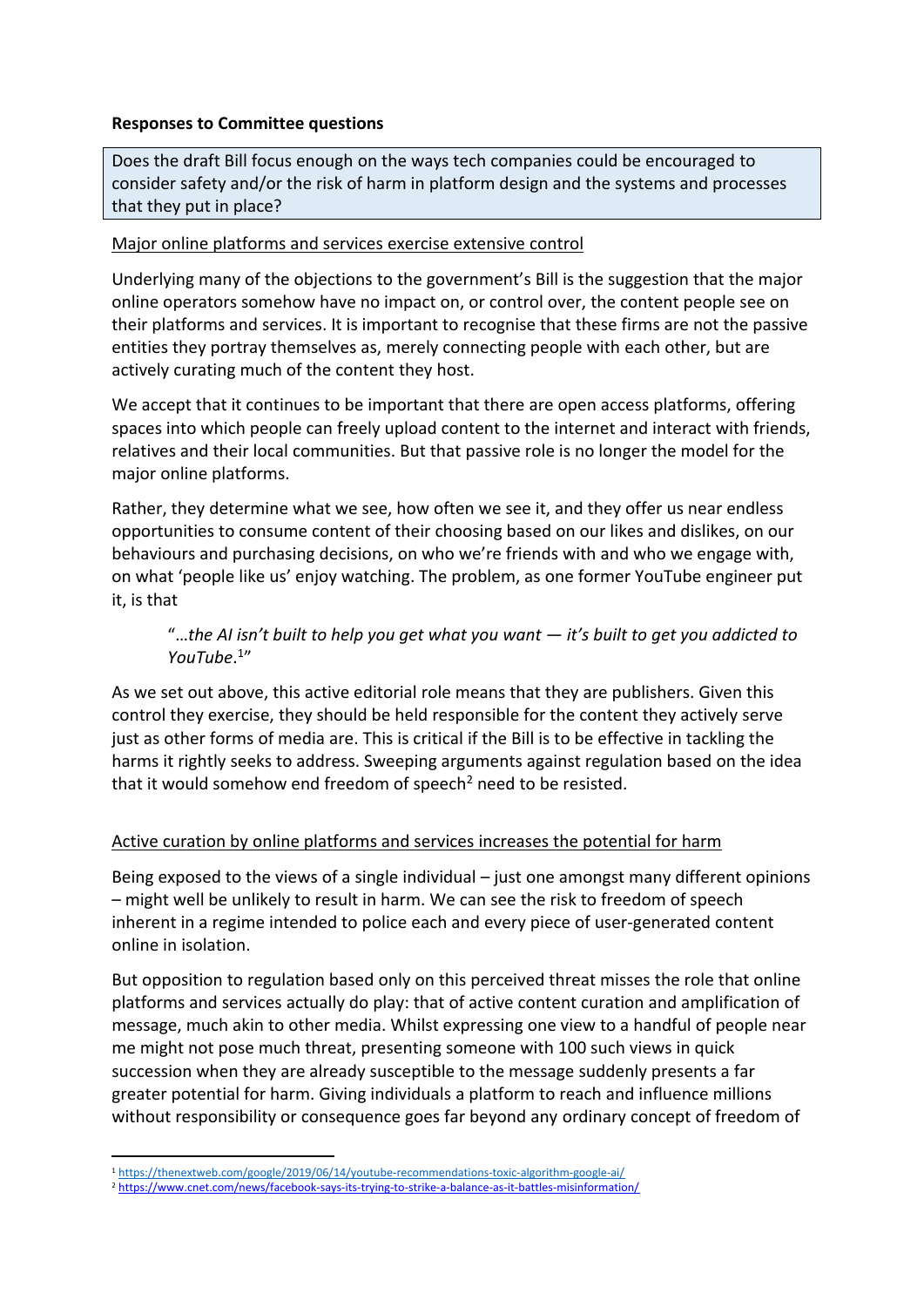speech, an issue Ofcom's Broadcasting Code is expressly designed to address. And this curation and amplification is what these online platforms are designed to do.

Show an interest in a topic, even one that is potentially harmful, and their core business model and algorithms will find more of it for you. Recommendations might be badged as such, or content might simply appear in your feed, judged relevant by black box algorithms. Whilst the firms involved may share society's concerns about such outcomes, the reality is that it is their own business models that are causing the scale of the problem.

### It is the underlying business models that are driving the problem

Social media video sharing platforms are incentivised to increase the amount of time you spend on them and so the amount of advertising they can serve you. Algorithms appear designed to put content in front of you that is as 'engaging' as possible, so rewarding the sensational, the salacious and, often, the untrue. As Mark Zuckerberg acknowledged:

# "*people will engage disproportionately with more sensationalist and provocative content*. 3"

Partially fixing a problem – by taking down such content as and when you become aware of  $it -$  is not enough if it is only there at such a scale in the first place because your business actively recommends it and financially rewards those who create it. And even if, as the likes of Facebook and YouTube suggest, they can deploy AI to screen content at scale and begin to address some of the issues, it seems unlikely they can fully address the problems they are creating. Indeed, Google's CEO has already admitted as much<sup>4</sup>.

Addressing the social harms that government has rightly identified will therefore require a system that addresses the structural corporate root causes as well as the individual manifestations. A major step towards this would be the inclusion of statutory regulation for online advertising, holding online platforms responsible. We discuss this in more depth below.

What are the key omissions to the draft Bill, such as a general safety duty or powers to deal with urgent security threats, and (how) could they be practically included without compromising rights such as freedom of expression?

### Online advertising is already causing citizen and consumer harm

The focus of the Bill on online content only – rather than also covering online advertising – misses the fact that online advertising itself is already causing citizen and consumer harm. In some cases, these harms are identical to those already identified by government as requiring platforms to address them, for instance with advertising being used to spread disinformation, trick people into fraudulent schemes or being inappropriately targeted at children.

<sup>3</sup> <https://www.facebook.com/notes/mark-zuckerberg/a-blueprint-for-content-governance-and-enforcement/10156443129621634/>

<sup>4</sup> <https://www.cnbc.com/2019/06/17/google-ceo-sundar-pichai-youtube-is-too-big-to-fix.html>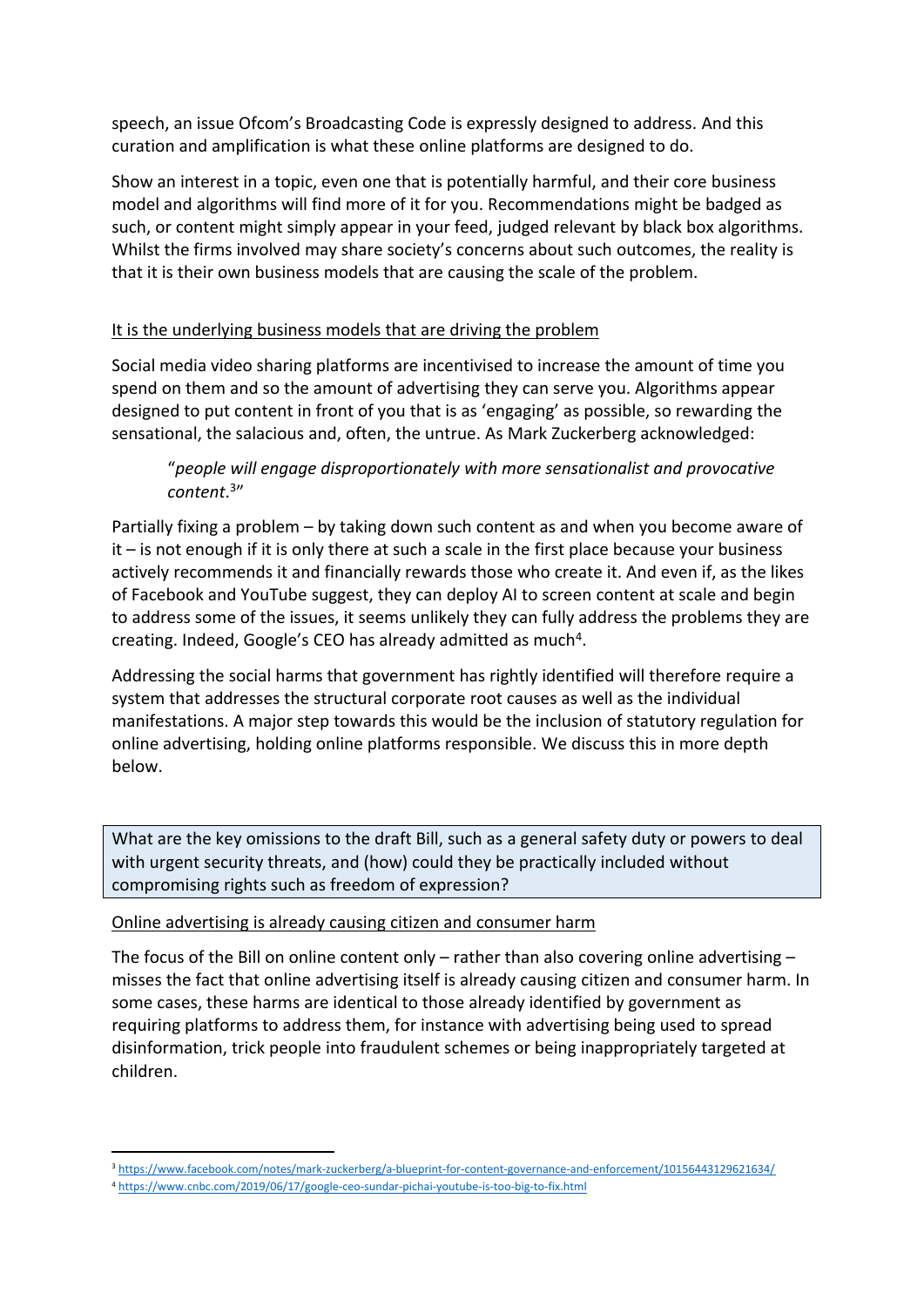This stems from the fact that online there is no statutory regulation of advertising and few penalties for non-compliance with the self-regulatory rules in place. This is in stark contrast to advertising content on television, which is heavily regulated – by Ofcom and the ASA – with a statutory underpinning and serious consequences for non-compliance. Given television's scale and influence in society, proportionate and effective regulation is clearly necessary but the same is now true of major online platforms. The result of this lack of effective regulation online can be seen in the scale of harms arising online as a result of the advertising carried.

#### **Case Study: Martin Lewis Scam Adverts**

A powerful example of the sort of harms that online advertising can cause is the use of Martin Lewis's name, and that of his company, MoneySavingExpert, in promoting fake financial products including binary trading, energy suppliers and PPI. With his own show on ITV, Martin Lewis is one of the most trusted people in the UK. The power of his 'endorsement' of these fake products has led to people losing thousands of pounds<sup>5</sup>.

MoneySavingExpert says that it has seen these fake ads on Facebook, Twitter, Instagram, MSN News, Sky Sports News Online, Yahoo and Google ads. In one instance, a fake Martin Lewis advert was even placed alongside a story warning about the risks posed by fake Martin Lewis adverts<sup>6</sup>

The dangers of such fraud via paid-for advertising have been routinely highlighted in recent months and years by the Financial Conduct Authority. More recently, in July, the Treasury Committee and the Work and Pensions Committee wrote jointly to the Prime Minister calling for the Bill to include paid-for advertising:

"*The current proposals would legislate against certain types of user-generated fraud online, but not against the same fraud committed through a paid-for advertisement. Unusually, public bodies and office holders— including the Financial Conduct Authority (FCA), Governor of the Bank of England, Financial Services Compensation Scheme and the City of London Police—have been outspoken in evidence to both of our Committees about the need for the Bill to include paid-for advertising if it is to tackle online fraud. Based on this, both of our Committees have recommended an obligation in the Online Safety Bill for online platforms to prevent online frauds through paid-for advertising*. 7"

It is not necessary to look far to see concerns raised about a range of other harmful advertising online – whether adverts promoting an antivax agenda<sup>8</sup>, gay 'cures'<sup>9</sup>, or fake 'cures' for cancer<sup>10</sup>. Sadly, there have already been examples of advertisers seeking to exploit the covid-19 crisis online.

There also appears to be an issue with false commercial advertising online, where counterfeit goods providers seek to mirror mainstream brands. A study by Europol in 2017 observed:

- <sup>8</sup> <https://www.theguardian.com/technology/2019/nov/13/majority-antivaxx-vaccine-ads-facebook-funded-by-two-organizations-study>
- <sup>9</sup> <https://www.thedrum.com/news/2018/08/27/facebook-removes-ads-promoting-gay-cure-young-lgbt-users>

<sup>5</sup> <https://www.moneysavingexpert.com/shopping/fake-martin-lewis-ads/>

<sup>6</sup> <https://www.moneysavingexpert.com/news/2017/08/yahoo-removes-martin-ad/>

<sup>7</sup> <https://committees.parliament.uk/publications/6956/documents/72760/default/>

<sup>10</sup> <https://moffitt.org/take-charge/take-charge-story-archive/beware-of-bogus-cancer-cures-online/>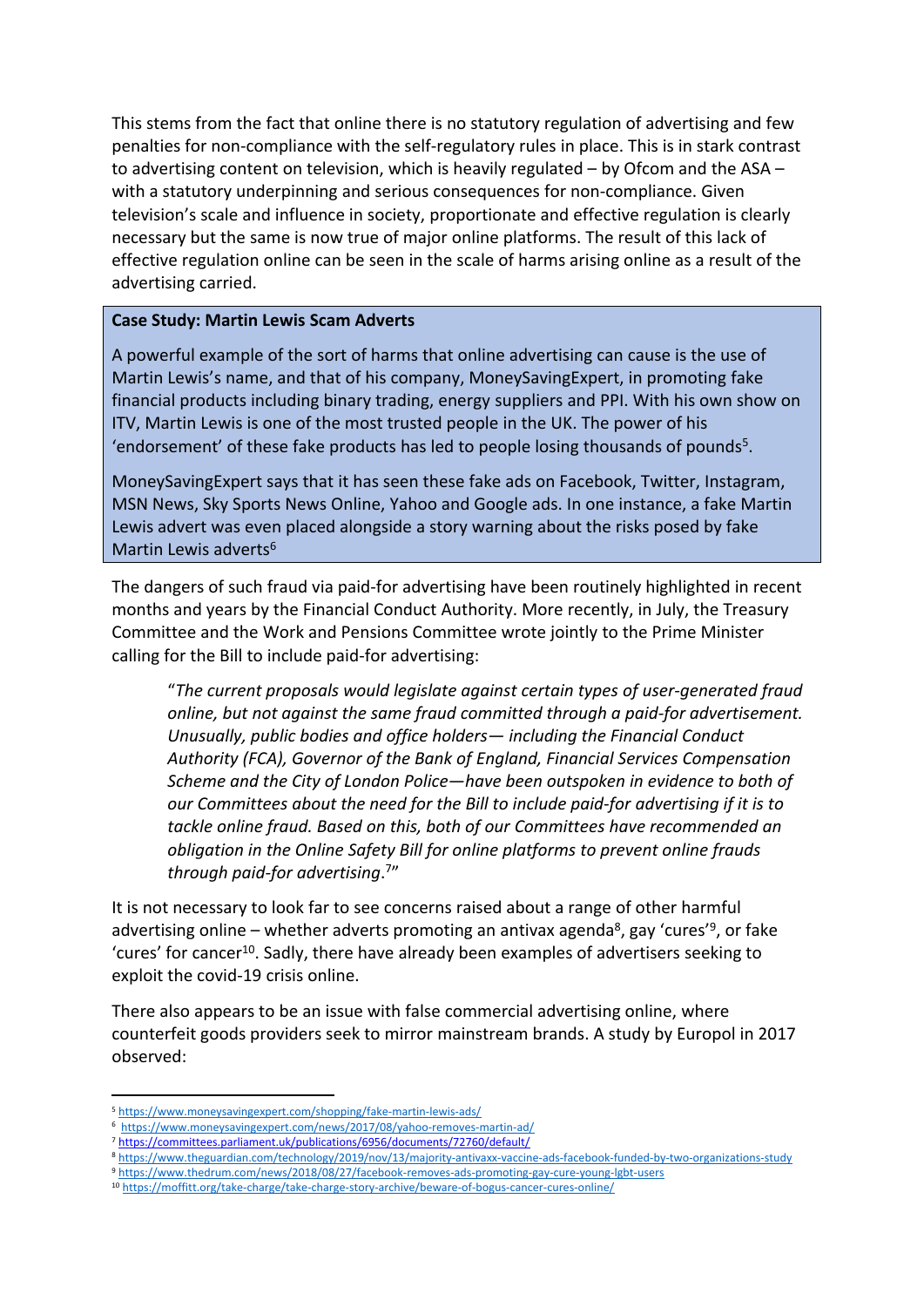"*Counterfeiters are…well aware of the importance of online marketing. They tend to use social media platforms to advertise their products and steer potential consumers to online sales platforms*. <sup>11</sup>"

Digiday suggests that the platforms not only profit from such advertising but often generate a degree of trust in the products among consumers by carrying the ads them:

"*Instagram is essentially validating [the ads] by featuring [them] in consumers' feeds. Just like Facebook has to get a better handle on fake news, Instagram needs to get a better handle on advertisement of fake products*. <sup>12</sup>"

The negative impact of this sort of advertising is immediate and often causes substantial consumer harm. Such advertising, rightly, has no place on television (and would not get through the compliance processes to make it on air in the first place). The lack of effective regulation online – and the focus on take-down after publication, rather than prevention – means consumers are not offered the same protection on global online platforms, who profit from carrying such adverts. Indeed, in some instances they then also benefit from regulators having to buy adverts on the same platforms to combat the fake ones. As Mark Seward of the FCA observed in evidence to the Treasury Committee this year:

"*The irony of [the FCA] having to pay social media to publish warnings about advertising that they are receiving money from is not lost on us*. <sup>13</sup>"

It is important to note that harmful advertising is not limited solely to that placed by 'bad actors' alone, as some suggest. For instance, despite the clear challenge posed by climate change, new research from UK think-tank InfluenceMap has shown the extent to which major players in the oil and gas industry are using Facebook "…*to spread fossil-fuel propaganda*<sup>14"</sup> and the tobacco industry is reported<sup>15</sup> to be using influencers to grow the ecigarette market beyond those looking to give up smoking, according to research by The Bureau of Investigative Journalism.

These harms are potentially exacerbated by the personal, targeted nature of online advertising – the adverts served to an individual visiting a website or using an app will be different to those served to a different user on identical services, sometimes with harmful consequences.

The one-to-one nature of online advertising also means that we lack a clear picture of what is actually happening online. Martin Lewis became aware of the way his brand was being used only through users questioning the adverts. The ASA is reduced to attempting to uncover bad practice online through the use of 'child avatar' research rather than full platform data. This lack of transparency appears to enable harmful advertising to run undetected. Certainly, the current regime does not seem to discourage the re-emergence of harmful advertising even when action is taken elsewhere<sup>16</sup>.

Given the potential for online advertising to cause consumer harm – and the negative competition implications of the dominant position of the major online platforms – it makes

<sup>11</sup> [https://www.europol.europa.eu/sites/default/files/documents/counterfeiting\\_and\\_piracy\\_in\\_the\\_european\\_union.pdf](https://www.europol.europa.eu/sites/default/files/documents/counterfeiting_and_piracy_in_the_european_union.pdf)

<sup>12</sup> <https://digiday.com/marketing/get-fake-yeezys-counterfeit-ads-instagram/>

<sup>13</sup> <https://committees.parliament.uk/oralevidence/2349/pdf/>

<sup>14</sup> <https://www.theguardian.com/environment/2021/aug/05/facebook-fossil-fuel-industry-environment-climate-change>

<sup>15</sup> https://www.theguardian.com/business/2021/feb/20/tobacco-giant-bets-1bn-on-social-media-influencers-to-boost-lung-friendlier-sales

<sup>16</sup> <https://cointelegraph.com/news/bitcoin-scam-ads-featuring-martin-lewis-now-spotted-on-instagram>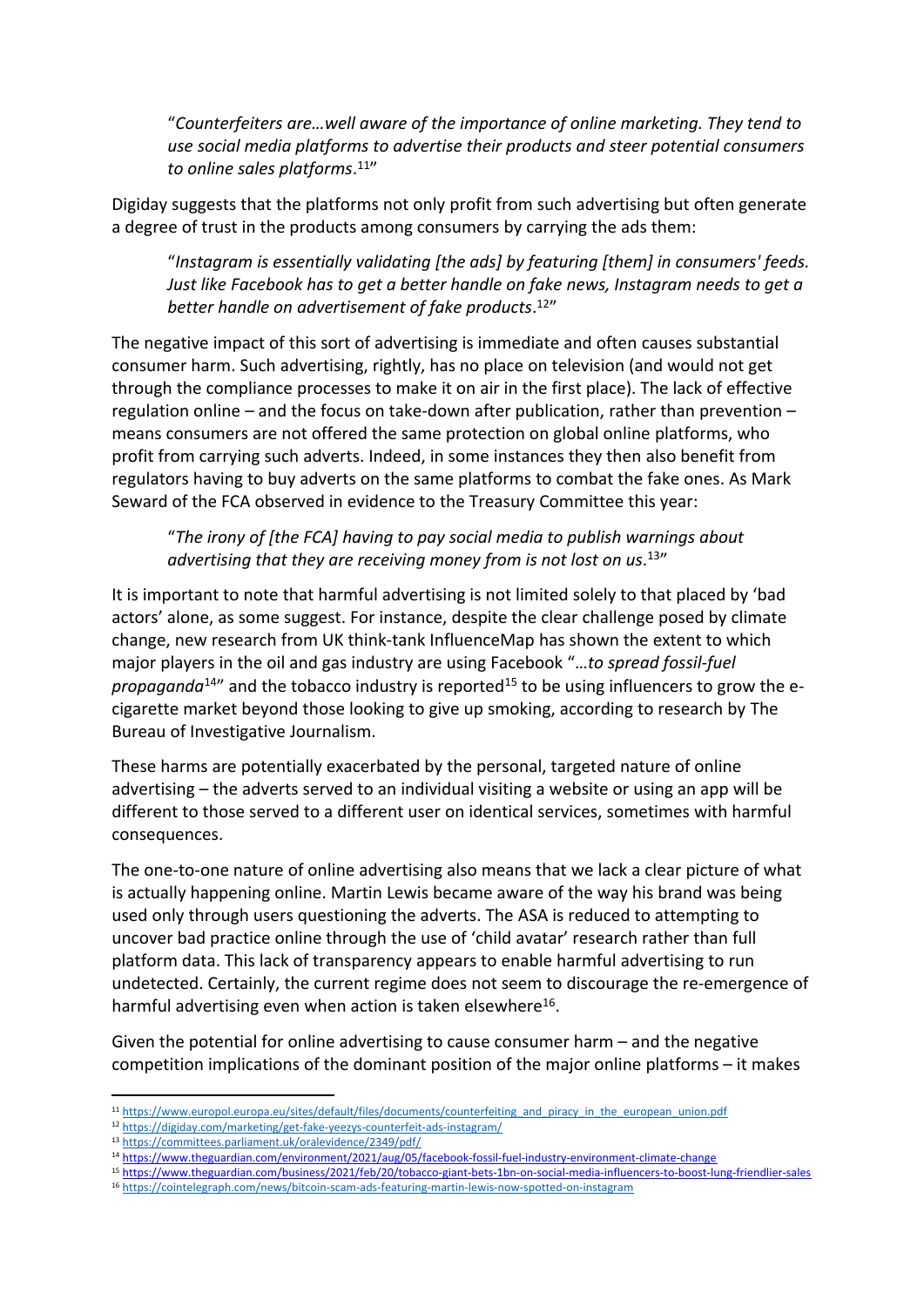no sense for online advertising not to be properly and independently regulated via the Online Safety Bill.

# **Our proposals for a new regime**

In light of this, we and other broadcasters have proposed a regulatory framework focused on two key areas:

- 1. Responsibility, compliance and sanctions; and
- 2. Transparency and visibility

The proposals are not particularly radical, innovative or difficult to implement. Instead they build on the strong foundations of the existing co-regulatory regime for broadcasting (and VSPs, under Government plans). As is the case for the current framework for broadcast advertising, under BCAP and the ASA, a co-regulatory arrangement could deliver the balance between consumer protection, flexibility and industry expertise.

# Ensuring responsibility, compliance and sanctions online

If the ambition is to have an effective regime for regulating online advertising, creating a level playing field with TV, there are five things in the area of responsibility, compliance and sanctions that must change:

- *1. Online platforms must be legally obliged to ensure compliance with rules online*
- *2. Advertising should be complied before it is published via online platforms (or a similarly effective mechanism be put in place to prevent non-compliant advertising running in the first place)*
- *3. There must be clear legal/regulatory incentives for compliance*
- *4. Non-compliance must be risky and unattractive*
- *5. There needs to be an effective and well-resourced regulator.*

We note that the Internet Association has previously appeared to be attempting to exclude the vast majority of advertising content from regulation by arguing that platforms are simply not aware of the content of the advertising they carry and that new rules:

"…*should only apply to advertising over which the VSP has meaningful control.*"

To argue that an advantageous and chosen business model precludes regulation is not a serious answer to significant societal issues which are properly regulated in other parallel instances such as TV. The argument is akin to ITV devolving control of broadcasting advertising on our channels and then claiming ignorance when that advertising broke the rules. Just because VSPs and online platforms more broadly are choosing to operate in a certain way – choosing to offer inventory at unprecedented scale and to carry advertising unreviewed and unseen – should not be confused with an inability to operate differently, in a way that protects consumers from harm. The position in advertising is very clearly distinct from the situation regarding UGC, where content is uploaded by millions of people each day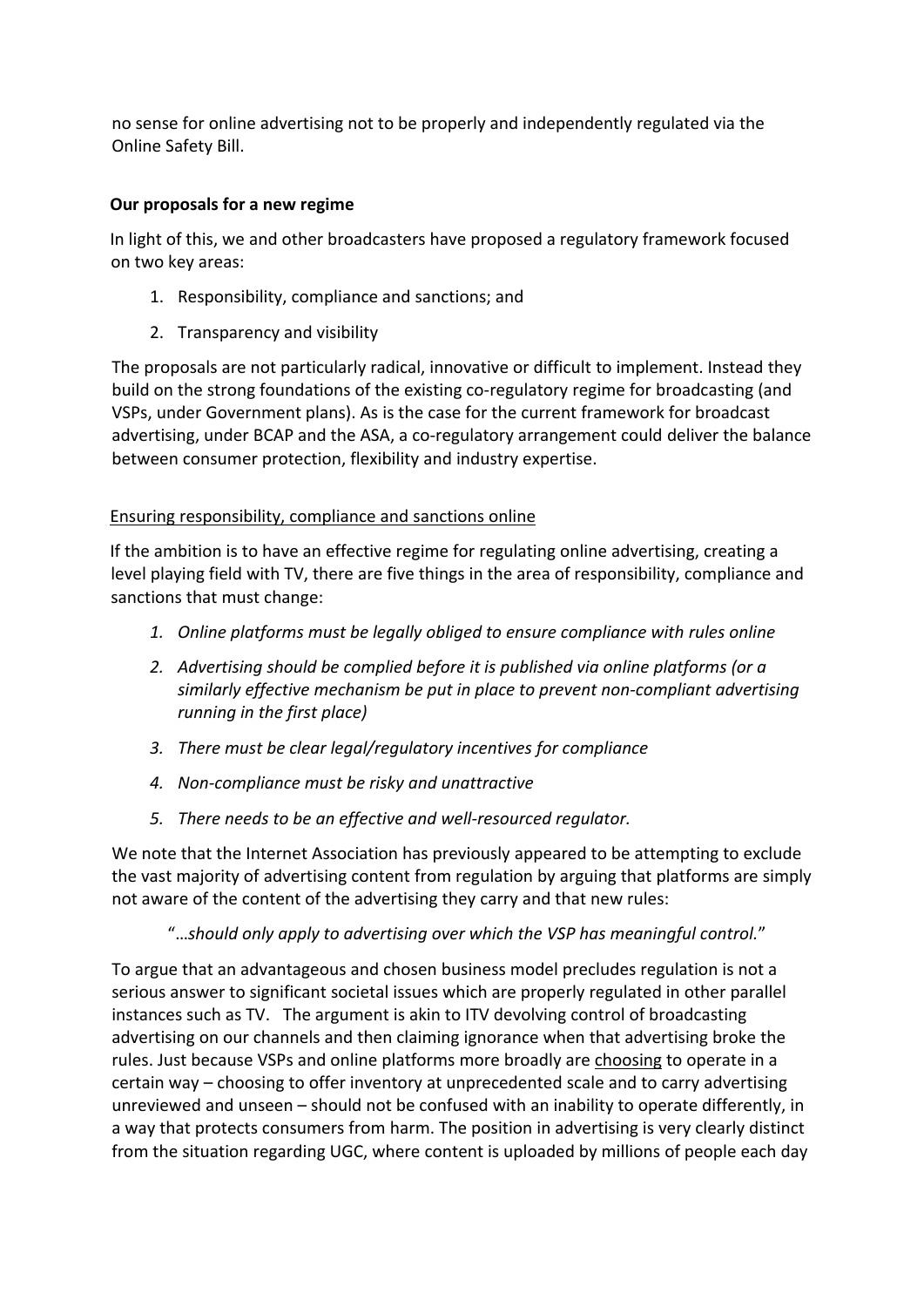– when it comes to advertising, the content is published by the platform. Ofcom, in its recent consultation on the regulation of Video Sharing Platforms, seemed to recognise this.

We note also that opposition to regulation often cites dangers to freedom of expression from any form of intervention. But as we have said above, advertising is completely different to UGC and other forms of content – it flows through and is monetised by the platform – it isn't or need not be outside of the control of the platform. There is no reason, therefore, why all advertising on the platform ought not to be pre-vetted or similar to ensure the highest possible standards of compliance before publication, as Clearcast does for broadcasters.

This is something the online platform should do as the publisher of the advertising with (in future) the legal obligation for compliance. Although pre-scrutiny is not technically required by the regulatory regime for TV, it is hard to see how broadcasters could sufficiently manage the financial and reputation risk of non-compliance otherwise. Online platforms should be held to the same standards.

### Ensuring transparency and visibility online

Given the likelihood that issues will remain endemic online, it's clear that the scale of the problem needs to be more accurately and independently verified. There are therefore three things in the area of transparency and visibility that need to change:

- 1. There must be an effective common approach to determining who is seeing adverts online
- 2. There must be clear visibility about what advertising is provided online
- 3. There must be clear separation of advertising content from other content

It appears that some platforms agree. Google, in evidence to the House of Lords, said:

"*In terms of regulators, the Government have published their plans for the Online Harms White Paper and have said they are minded to appoint Ofcom. As those plans develop, Ofcom is exactly the right sort of organisation to review what information is in the public domain and what is not, and to reach a credible and detailed understanding of that*. <sup>17</sup>"

The need for transparency and independent regulation holds true even if the platforms took greater responsibility and managed to address some of the issues. Given the sheer scale and influence of the internet in all aspects of our lives, it is critical for there to be transparency about the effectiveness of the steps they take and the regulation that is in place.

#### **Paying for compliance**

We have heard some of the major online platforms suggest the introduction of robust advertising compliance, more comparable to broadcast, would increase costs – and these costs would be passed on directly to businesses and advertisers using the platforms. They

<sup>&</sup>lt;sup>17</sup> Katie O'Donovan, Head of UK Government Affairs and Public Policy, Google. Evidence to the House of Lords Select Committee on Democracy and Digital Technologies, 9 March 2020